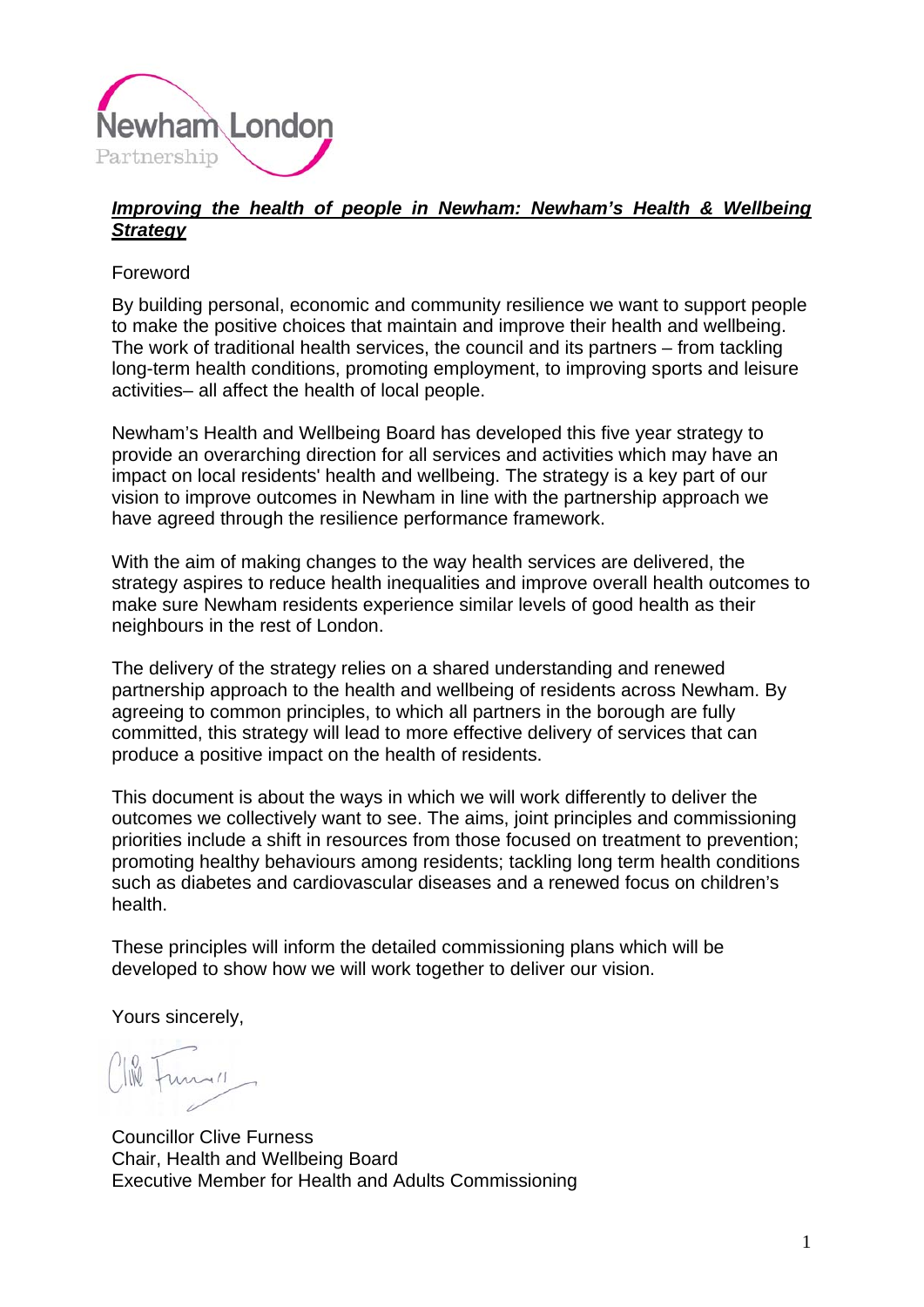#### **Executive Summary**

Newham is an amazing place. The main host borough for the 2012 London Olympic and Paralympic Games, the borough is the most diverse place in the country with one of the youngest populations - Newham is a place of opportunity. But Newham faces challenges too. For more than 100 years the east end of London has been the poor relation in the capital. The result is that on the whole Newham residents have poorer health outcomes than their peers in other parts of the capital or the country.

Through our approach to resilience Newham has set out a clear vision for how we want to build on our strengths to make Newham a stronger, more prosperous and more stable community where people choose to live, work and stay.

This five year strategy has been developed by partners in Newham under the governance of our Health and Wellbeing Board. Its aim is to drive change in delivery in order to improve health outcomes and narrow health inequalities, both within the borough and with London and the UK.

In Newham all partners agree that to tackle the complex and interlinked health issues we face we need to work differently. We have therefore agreed a number of principles that underpin this strategy and our approach to improving health and wellbeing in the borough. These principles describe the ways in which we will work together for example a clear focus on prevention, by helping individuals take responsibility for their health and by 'stepping down' patients from expensive acute treatment where it is no longer needed.

We recognise that some of the most impactful things we can do to promote health come from addressing the 'wider determinants', for example getting people into work or ensuring that accommodation is of a decent standard. Our partnership approach to these is set out in the Resilience Performance Framework that underpins our local vision. We have set out four key commissioning priorities on which we will be our focus over the life of the strategy.

- 1) Promoting healthy behaviours, such as not smoking, eating healthily and taking exercise
- 2) Tackling mental health barriers to employment to help people access and stay in employment
- 3) Tackling long term health conditions like cancer, cardiovascular diseases, respiratory diseases and diabetes
- 4) Building child health and wellbeing

The implementation plan that accompanies this strategy sets out the priority workstreams and commissioning priorities that will be taken forward in year 1 of the strategy, demonstrating our shared commitment to driving change in delivery. Commissioning plans developed by partners in key areas in future will be expected to reflect the priorities and principles set out in this strategy and scrutiny of these plans by the Health & Wellbeing Board will help ensure this. .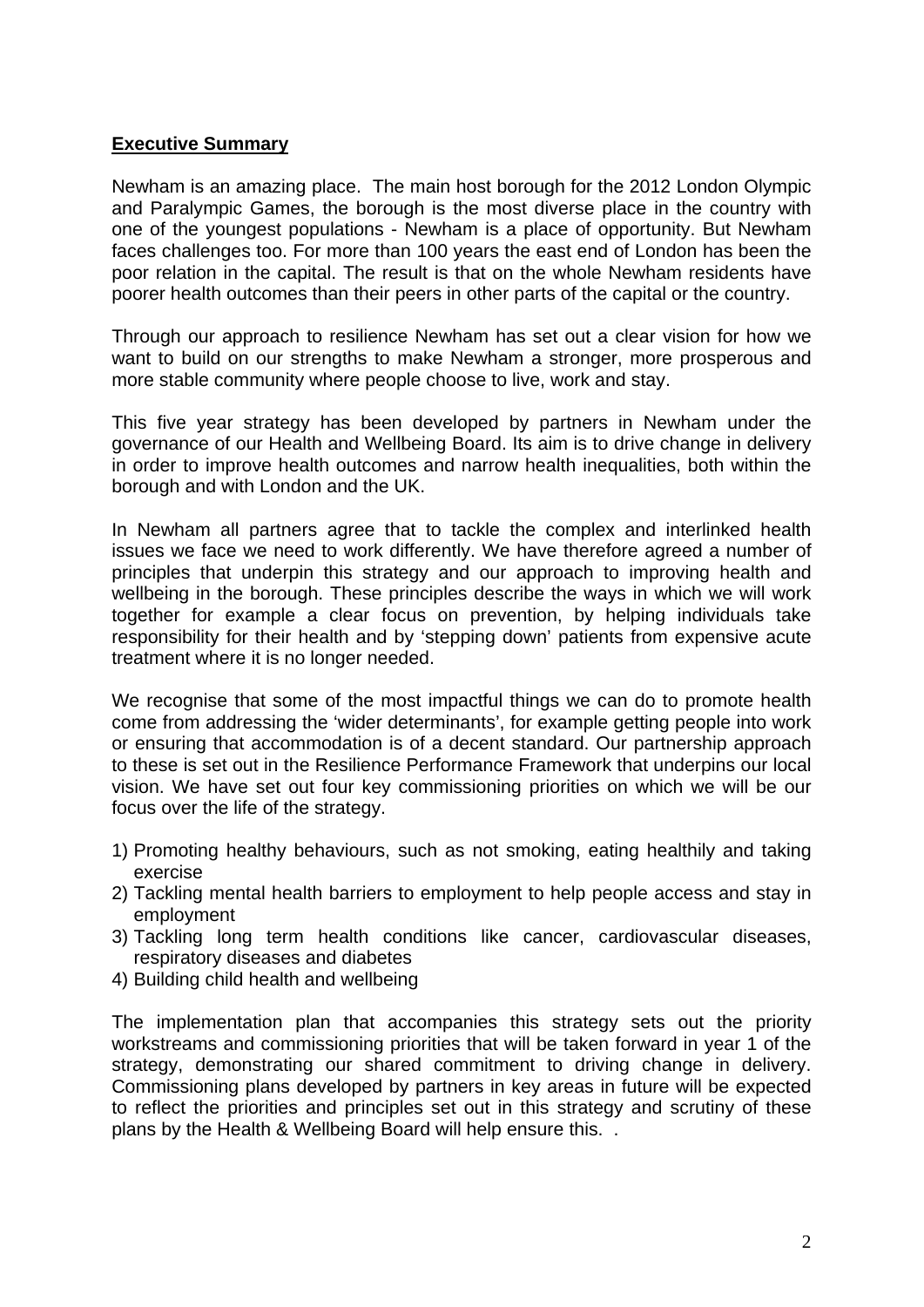## **Our challenge and aims**

Newham is an amazing place. Located in one of the world's great cities it is the most diverse place in England, if not the world. The main host borough for the 2012 London Olympic and Paralympic Games, the borough is changing rapidly with significant inward investment. We have one of the youngest populations anywhere in the country - Newham is a place of opportunity.

But Newham faces challenges too. For more than 100 years the east end of London has been the poor relation in the capital. The borough is the  $2<sup>nd</sup>$  most deprived local authority area in the country and the unemployment rate in the borough is the highest in the capital. On a broad range of socio-economic factors Newham faces inequalities when compared with London averages.

The result is that on the whole Newham residents have poorer health outcomes than their peers in other parts of the capital or the country. Our Joint Strategic Needs Assessment (JSNA shows) that:

- Life expectancy in Newham is increasing but remains lower than the national average for both men and women
- The gap in life expectancy between the best and the worst wards in Newham has increased in the last year
- The mortality rate (at all ages) in Newham is now the highest in London and Newham has the third highest rate of premature mortality (before the age of 75) in London
- The biggest causes of death are circulatory diseases, cancer and respiratory diseases
- Newham has the second worst one year survival rate for cancer in England

In Newham we have set out a clear approach to the challenges the borough faces and how we will reform public services to meet those challenges. We call this building resilience, tackling the personal, community and economic factors that can sometimes hold back our residents. More detail on our approach is set out in *Quid Pro Quo not Status Quo: Why we need a welfare state that builds resilience.* This vision has been translated into the partnership's Sustainable Community Strategy (SCS) and the Resilience Performance Framework that underpins it and defines how we will measure our success in transforming the borough.

#### **The aim of this strategy is to drive change in delivery in order to improve health outcomes and narrow health inequalities, both within the borough and with London and the UK.**

Specifically this strategy sets out our shared partnership health priorities and the approach we will take to tackling these.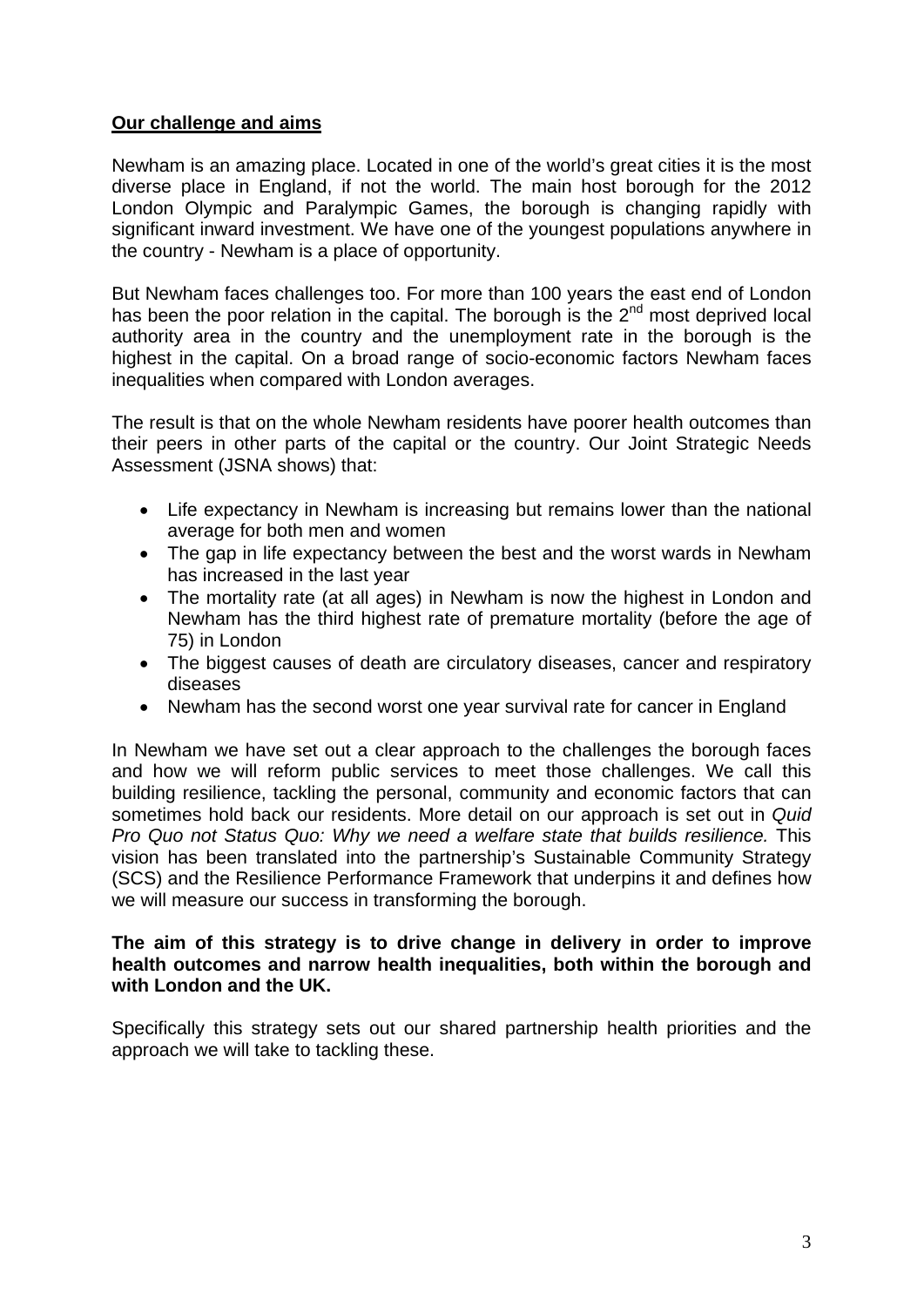## **Our approach**

This health and wellbeing strategy is a five year strategy that represents the vision of a partnership. The strategy is owned by the Health and Wellbeing Board but complements strategic plans across the London Borough of Newham, primarily the Sustainable Community Strategy (SCS) and the strategic plans of partners. The fit between the Resilience Performance Framework that underpins the SCS for the partnership and the specific performance frameworks for public health and the NHS are mapped at Annex 1. The Resilience Performance Framework agreed in November 2012 sets outs the objectives and measures for the council's commissioning strands agreed by all partners. The framework will change over time informed by an evolving body of evidence through research and evaluation of activities, projects and interventions. The Health and Wellbeing Board will have a role in examining the measures set out in the framework over the period of the strategy.

All partners agree that the current system is not delivering the health and wellbeing aims we want and that we must do things differently. The strategy aims to deliver improved health outcomes and narrow health inequalities. It will do so by agreeing common principles that all partners are signed up to and which evidence shows will be more effective than the way things have been done in the past.

The strategy is about the ways in which we will work differently to deliver the outcomes we collectively want to see. By drawing upon the expertise of a range of partners, from the University of East London to Barts Health NHS Trust we can build a comprehensive evidence base to ensure we deliver against our aspirations.

Our initial test (the first year) of success will be that we are working differently in some key agreed areas. In time (within the 5 year life of the strategy) improved health outcomes and narrowed inequalities will show longer-term success. Alongside the strategy an implementation plan for the first year has been drawn up setting out milestones for each of the key work strands under the four commissioning priorities outlined below. The Health & Wellbeing Board will identify any priority milestones at which it will want additional reports, carry out an annual review of progress and consider priorities for the year ahead. However, detailed project management of each of the work strands will sit with individual project arrangements. Commissioning plans developed by partners in key areas in future will be expected to reflect the priorities and principles set out in this strategy and scrutiny of these plans by the Health & Wellbeing Board will help ensure this.

# *Principles*

The aim of this strategy is to tackle health inequalities and improve health outcomes. To do this we need a good understanding of the health needs of our population. We have done this through the analysis underpinning our JSNA. We are improving the way we use this data by making it available online in more user friendly formats and for the Community Forum Areas within the borough. However, as a partnership we need more than data to drive change. In Newham all partners agree that to tackle the complex and interlinked health issues we face we need to work differently. We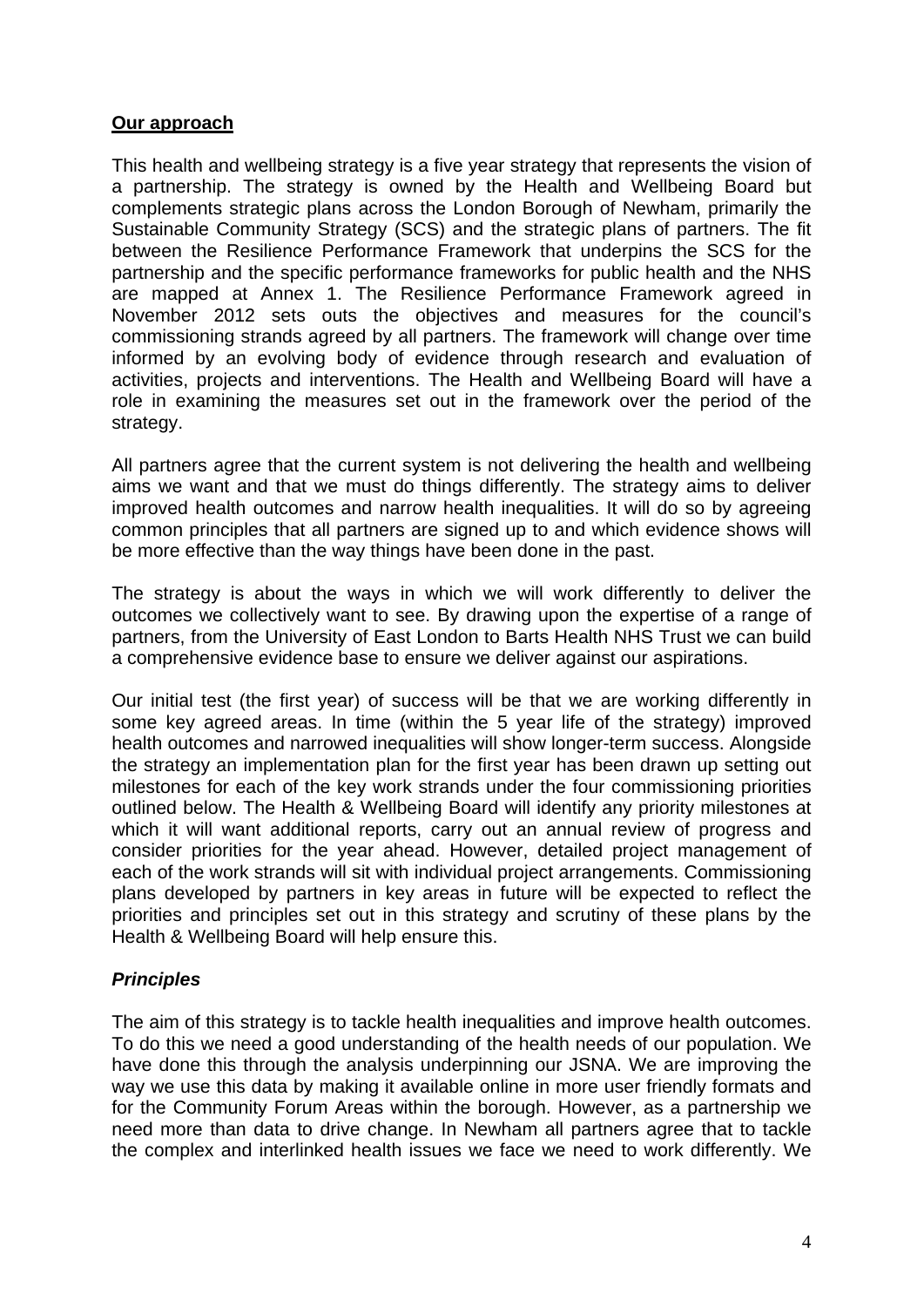have therefore agreed a number of principles that underpin this strategy and our approach to improving health and wellbeing in the borough.

The (interlinked) principles of the strategy are:

- **Prevention**  all partners from community groups to acute providers recognise that at present resources are too focused on treatment. The best way to address this is to encourage residents to become more active and offer support to help prevent the onset of conditions that are affected by lifestyle choices. There is also an explicit partnership aim to shift health focus and spending from acute spend to prevention wherever possible. That means bottom up programmes to stop problems developing but also changes in the health system. For example GPs prescribing exercise or a healthy diet to tackle problems alongside 'medical' prescriptions. It also means focusing on 'secondary' prevention so that people are helped to self care as much as possible once health problems appear in order to maintain and improve their health. This may include supporting people to take medicines correctly as well as encouragement to be active.
- **Stepping down as well as up** people can get stuck in the current system. As we develop integrated care pathways we need to make sure that these step people down from costly and intensive interventions like hospitalisation into more community based care that will be better for them, and more cost effective.
- **Personal responsibility** most Newham residents are aware of the things that they can do to improve their health, such as stopping smoking, not drinking to excess, eating more fruit and vegetables and getting more exercise; yet many find it very difficult to make the change to healthier lifestyles. It is important we support people to take greater personal responsibility, stay active and make the healthy choices that will make a real difference to their lives.
- **Social and community networks matter** those around us influence our behaviour and health (for example, smoking can be the social norm). We need to work with the community to help sustain improved health. That might mean community development programmes such as Well London and Activate London, but also involve volunteers and peer support alongside 'social prescriptions' of exercise or better diet to make it easier for people to change behaviour.
- **The wider determinants of health are important** social inequalities in unemployment, crime, housing etc. are the biggest causes of health problems in Newham. You are more likely to smoke, misuse drugs or alcohol, live in overcrowded housing, be out of work if you are from a poor area – all of these factors will damage your health. Tackling these root causes will be the best long term way of tackling health inequalities.
- **Consultation**  it is important that we ask people about their priorities, the service that they receive and how it can be improved. Seeking resident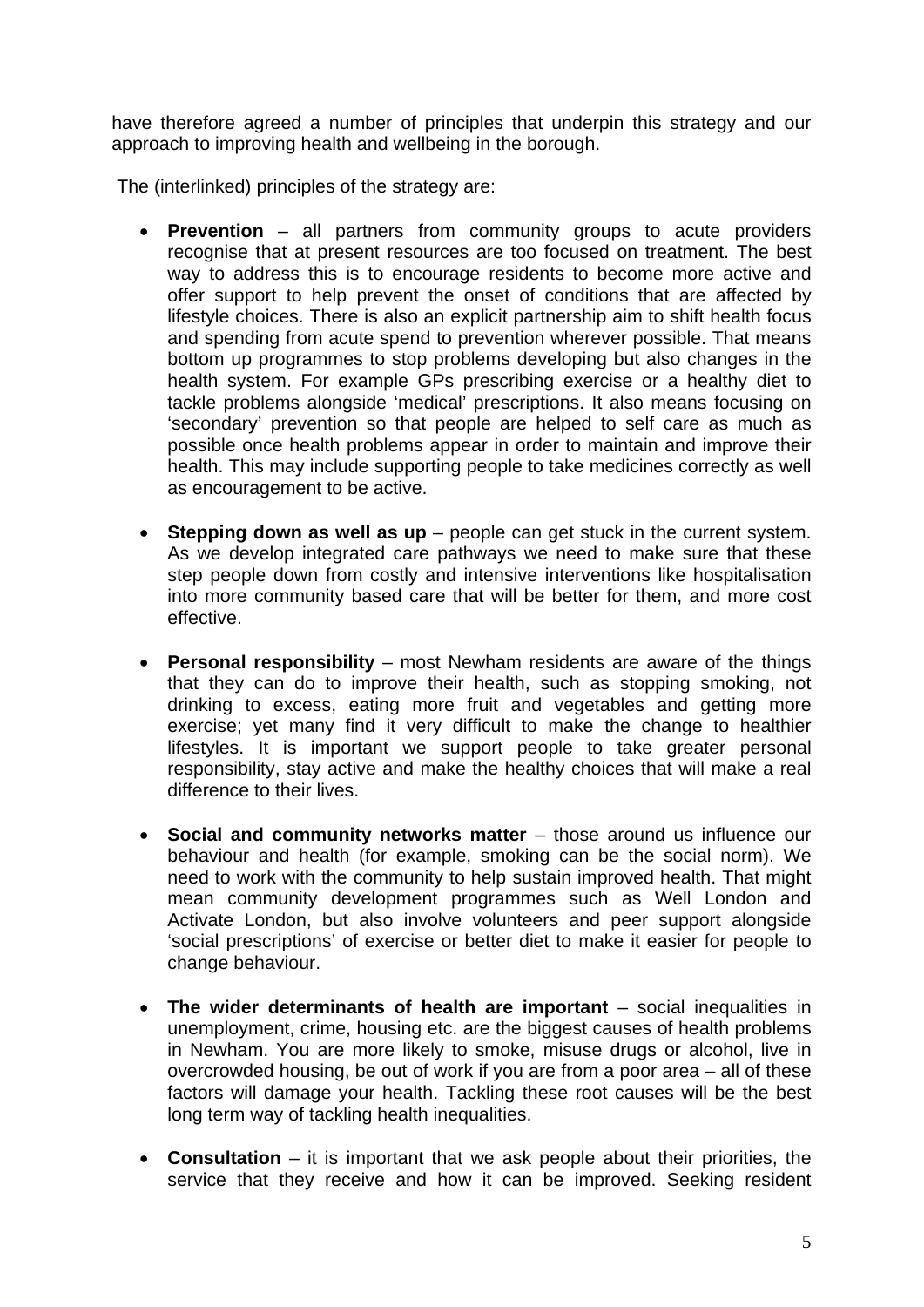participation in the development of services will help create services that are responsive to the needs of the community. We want the health 'pathways' that are developed to reflect input from the public and providers as well as commissioners so that they are as effective as possible.

**Consistency -** people access services on a daily basis. This provides us with an opportunity to ensure that consistent messages and approaches are applied so that, for example, Children's Centre staff working with families give the same advice and support as nurses do. This echoes the national Every Contact Counts agenda. All practitioners should take into account the needs of the whole family not just individual members. To give another example it is important that where victims of domestic violence present to the health system they are offered appropriate interventions and wider support for themselves and their children. Front line staff should know how to signpost individuals to all the services they require – for example, health visitors should be able to routinely refer housing issues to the appropriate officers, and vice versa. It is also important that GPs, pharmacists and acute staff place the same focus on prevention and changing behaviour as those working on the ground in community settings.

• **Quality, respect and dignity** –everyone has a right to health and we must ensure clear standards and provision of high quality treatment where appropriate. All services must treat people with respect and dignity. An important part of a quality service is also tackling the barriers which prevent people from accessing the right healthcare at the right time.

These principles can be summarised as a more resilient Newham – tackling the personal, community and economic causes of poor health and barriers to improved health. In doing so they will be consistent with Newham's wider policy approach.

What an approach like this might look like in practice is illustrated at Fig 1.

Another of way of thinking about the approach that Newham wants to see is to think of the health system as a 'pyramid of care'. Over time we want to broaden the base of the pyramid through individuals understanding their own health better and also to shift treatment down the pyramid – for example so that more procedures are offered in community settings, reducing cost and improving outcomes. This is illustrated at Fig 2.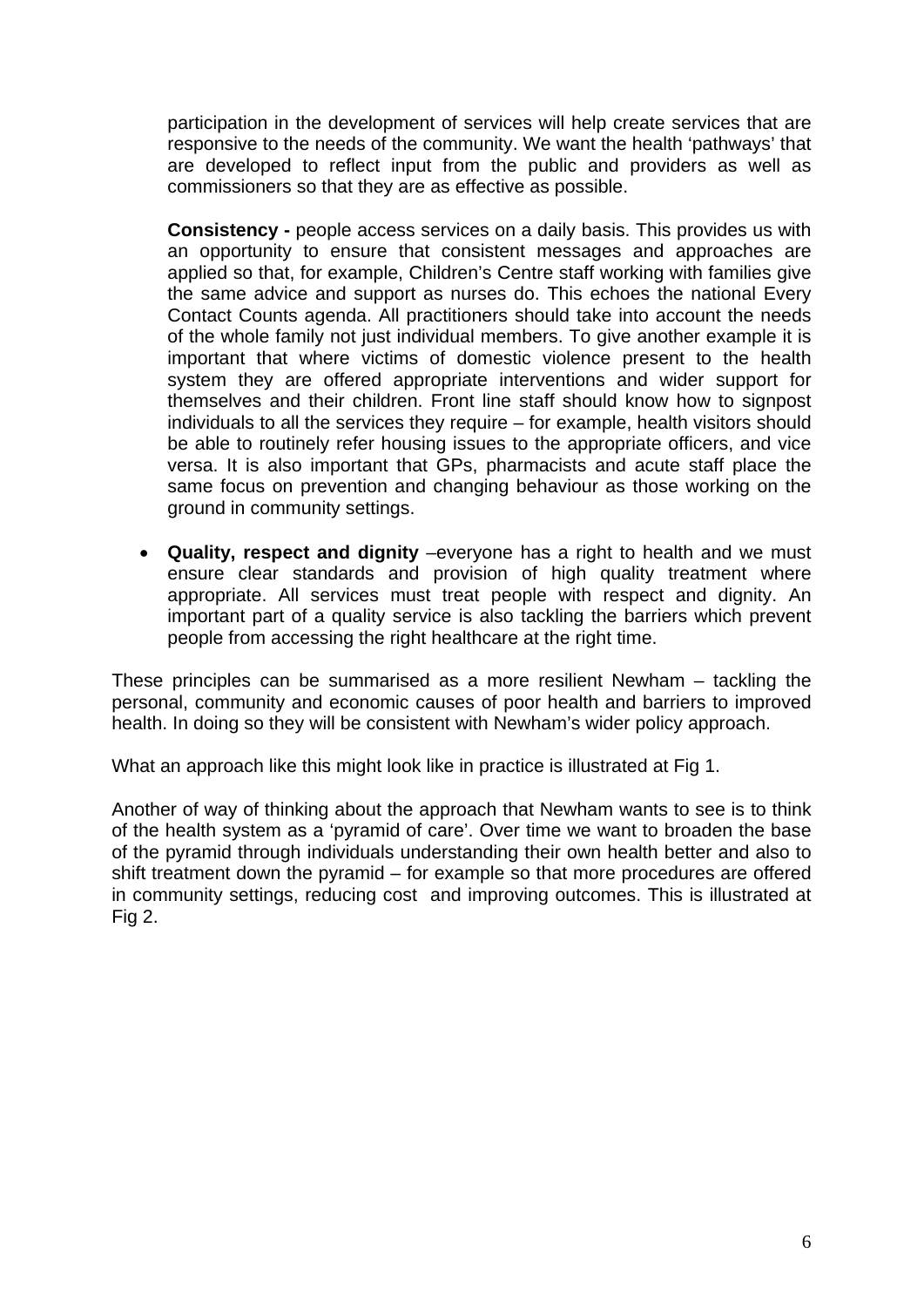#### **Figure 1: Building resilience over the life course – an example based on diabetes**

The example below illustrates the type of interventions that we would want to see across the life course and from prevention to treatment. It is indicative not comprehensive. The example is also indicative of the system as a whole and not the life course of an individual. Our hope and expectation is that increased focus on prevention will over time prevent more acute problems developing.



| Pre-<br>a-natal | <b>.</b><br>course<br>$\mathbf{L}$ | Retirement |
|-----------------|------------------------------------|------------|
|                 |                                    |            |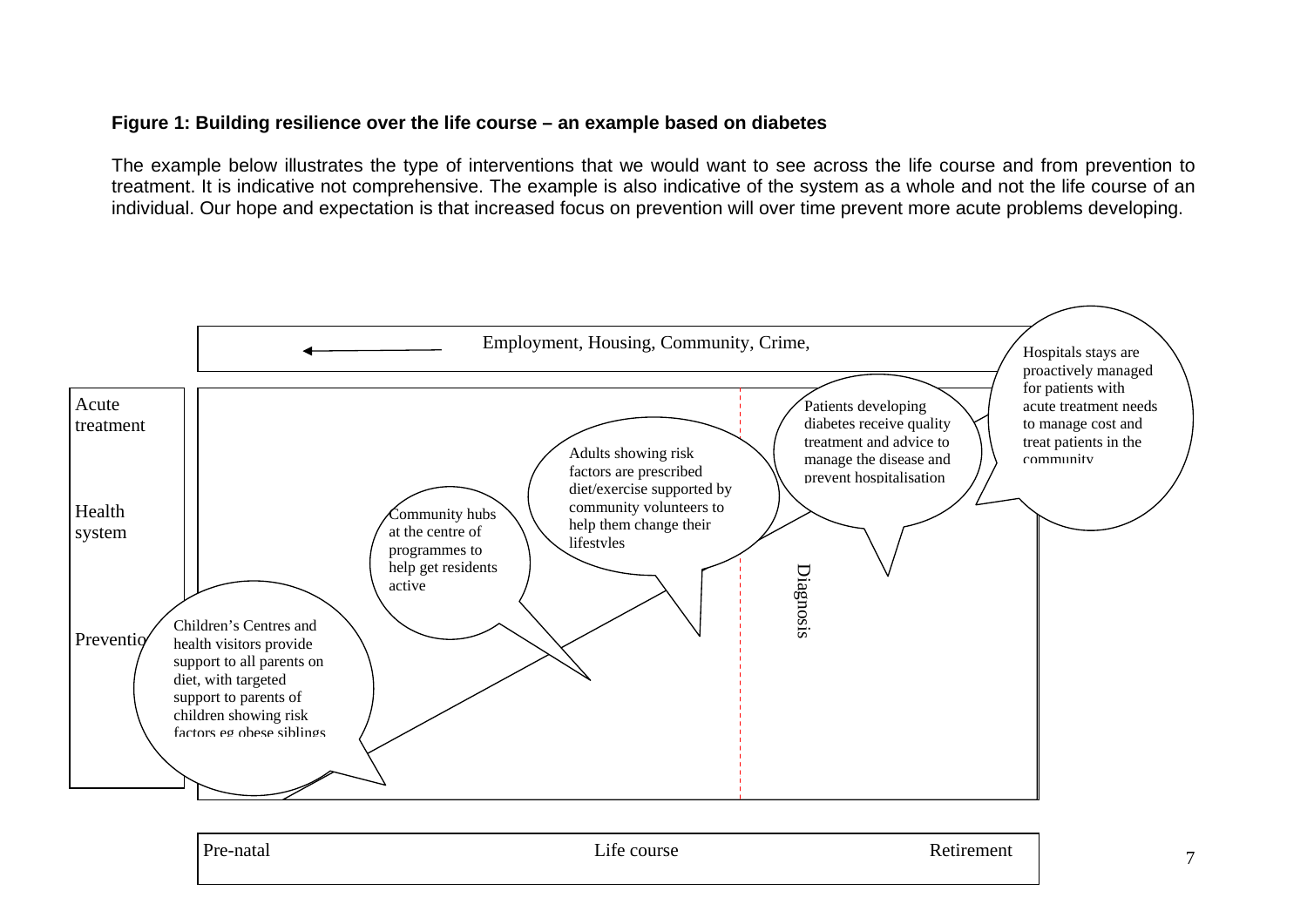## **Fig 2: Changing the pyramid of care**

The current system The system we want to see

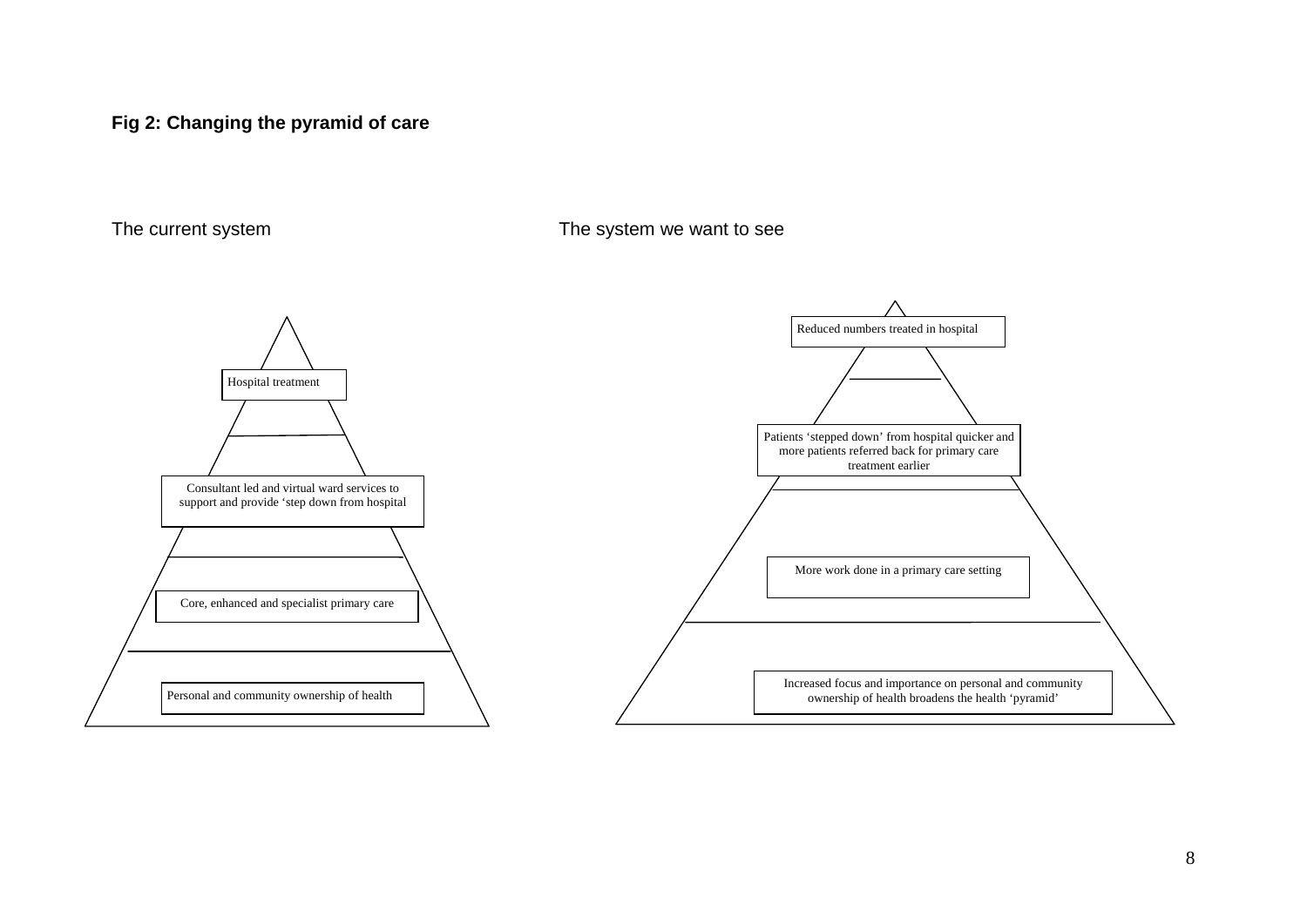#### <span id="page-8-0"></span>**Our commissioning priorities**

1

Cross partnership agreement on our aims and the principles of delivery that we want to see is a significant step. This will set the strategic direction for health and wellbeing in Newham, beneath the SCS.

However, stopping at this point offers no guarantee of implementation. In developing this strategy we have considered a broad range of information to agree between us the priorities that we want to address.

We think that through the approach to resilience we have agreed, our response to the 'wider determinants' of health is in place, for example through the Workplace partnership to help local people including the long term unemployed find work; through the shared priority the police and council place on tackling crime and antisocial behaviour - evidenced by the 46 additional officers funded by the council and jointly tasked; or by the approach being taken to licensing properties in the private rented sector to tackle low quality and overcrowded properties that can cause health and anti-social behaviour issues. There are many important health issues that require partnership action. Although this strategy is not the place to list them all the borough is committed to continuing the focus on the fundamental long term drivers of health inequalities and outcomes.

Here we identify the key strategic priorities. Based on the analysis of the data and discussions between partners we agree the priority areas for action are:

#### **Commissioning Priority 1:** *Promoting healthy behaviours*

Personal choices and behaviours are important to health. For individuals who smoke, are inactive, have a poor diet, or abuse drugs or alcohol, lifestyle changes can have the most significant impact on improving their health.

Newham has, for many years delivered behaviour change programmes to tackle these problems and many of these have been successful - for example in reducing smoking<sup>[1](#page-8-0)</sup>. However, challenges remain. Recent research by the Kings Fund has shown that across the country lifestyle programmes have been less effective at changing the behaviour of those in lower socio-economic groups and in fact these groups have made poorer lifestyle choices. For example people with no qualifications were more than five times as likely as those with higher education to engage in all four studied negative behaviours (smoking, excessive alcohol use, poor diet, and low levels of physical activity) in [2](#page-8-0)008, compared with only three times as likely in 2003<sup>2</sup>.

The report challenges commissioners to consider how services which have focused on single issues, such as stopping smoking, can be shaped to support all of their users' needs.

<sup>1</sup> *Local tobacco control profiles. Produced by the London Health Observatory on behalf of the Public Health Observatories in England*

<sup>2</sup> *Clustering of unhealthy behaviours over time Implications for policy and practice* Kings Fund 2012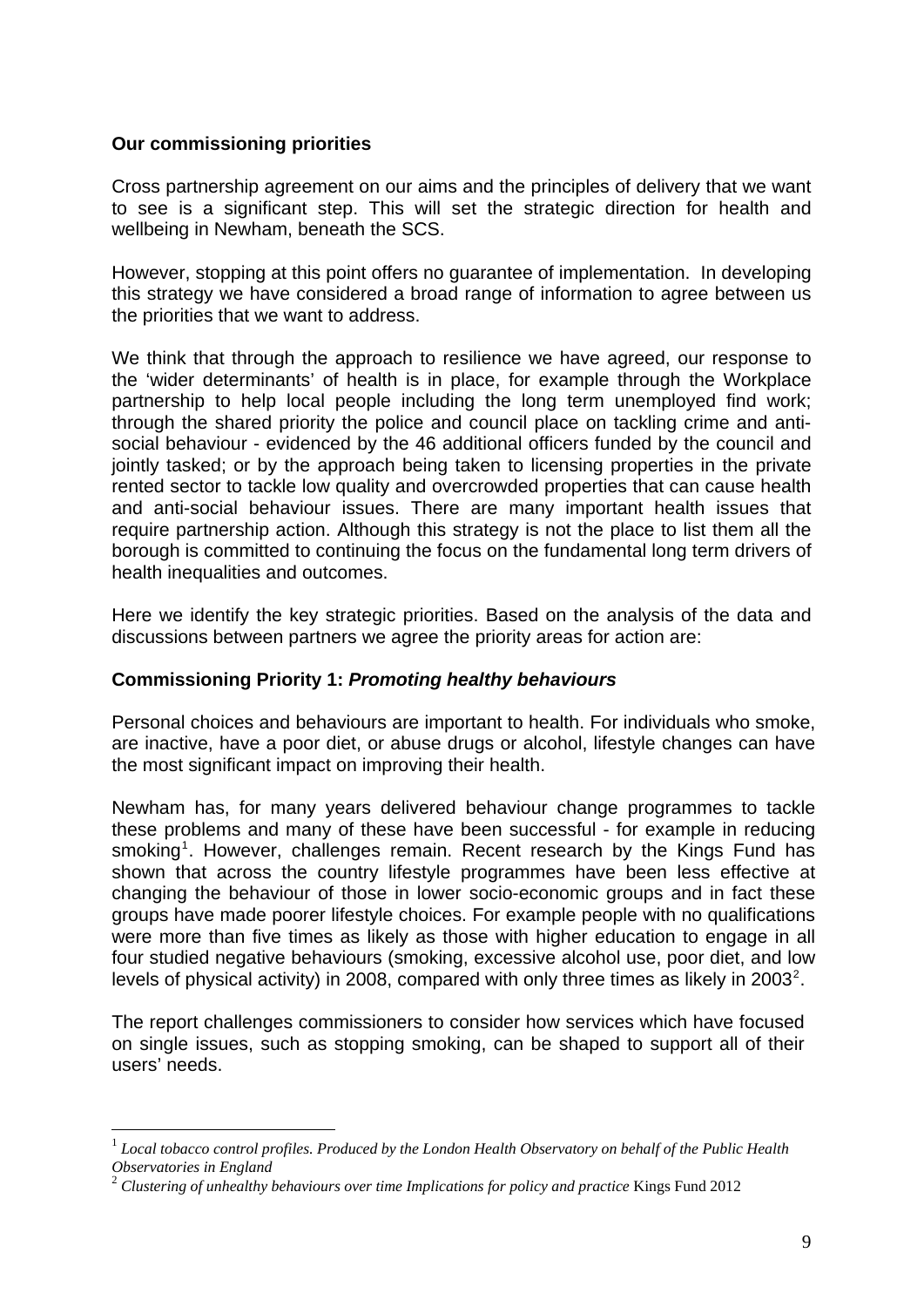An effective response to lifestyle risk factors will be at the heart of our long term strategy to shift health provision from being a service that responds to sick people to a set of services that support and promote health and wellbeing. Our thinking should reflect the life course model represented in Figure 1.

For children and young people our emphasis should be on building the personal resilience necessary to equip them to choose healthy behaviours for life. A good example of how our mainstream programmes can deliver this is the Every Child a Sportsperson programme which we hope can build an engagement in sport which last long into adulthood.

For older groups the focus switches towards behaviour change and harm reduction. To achieve maximum impact we need to establish a range of pathways so that when a GP, practice nurse, or community pharmacist sees someone who is ready to change their lifestyle then there is a consistent network of support that they can draw on and refer people into. A case study of how we have begun to develop support of this kind is included below.

Our approach will also draw on the available evidence to make sure these programmes are as effective as possible and use a wide range of methods to encourage better lifestyle choices, for example by thinking about the role of volunteers and others in the community to help people change their behaviours.

The new Sir Ludwig Guttmann Health and Wellbeing Centre that will be a legacy of the Athletes Village will be an exemplar of the way in which we want all of our health centres to be joined up with community activity of this kind. However, the test will be whether we have agreed approaches across the borough that all GPs and services use to support people to change their lifestyle choices. These approaches should form the first step of Integrated Care Pathways that start with lifestyle factors and run right through to acute treatment for specific health conditions.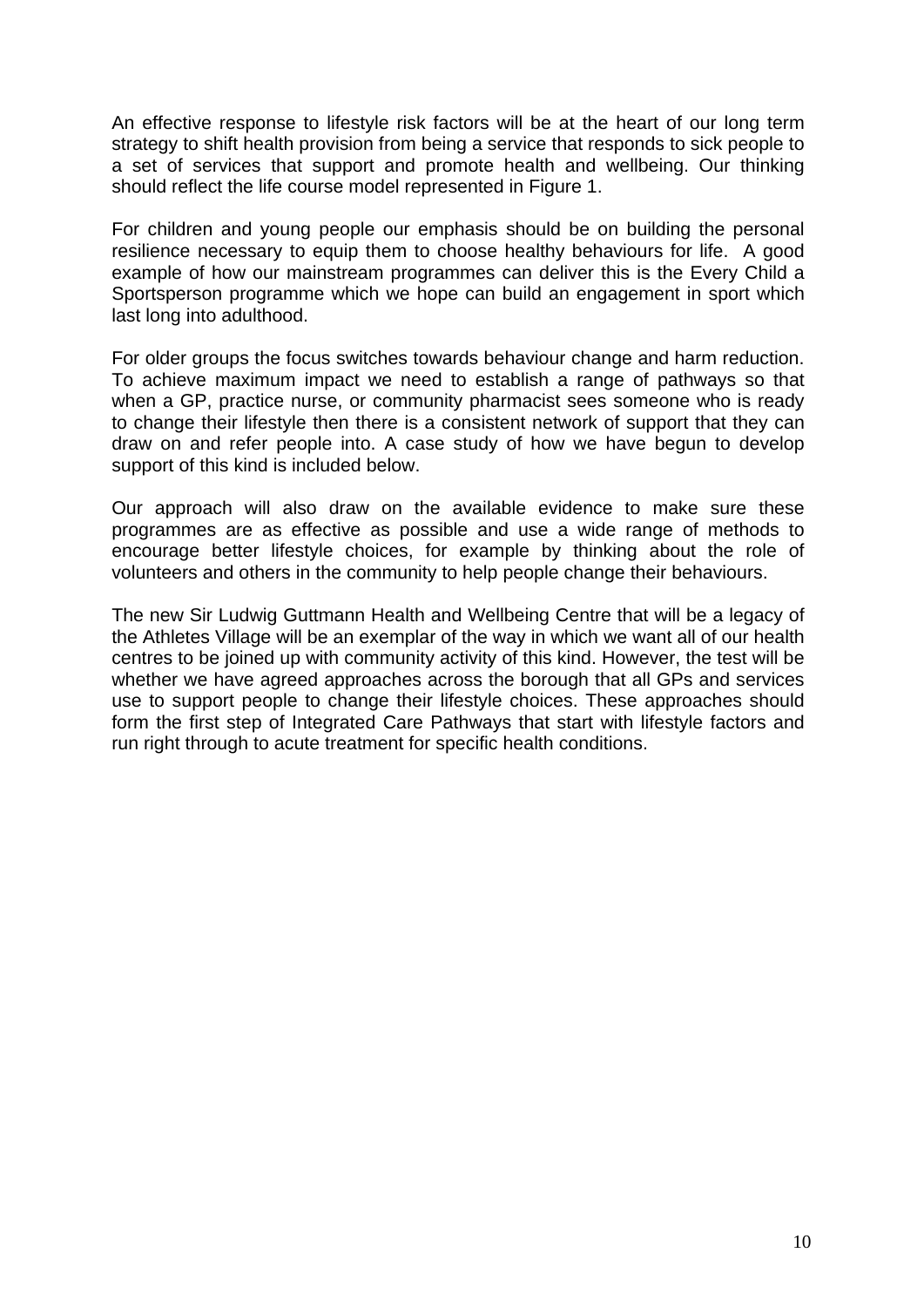## <span id="page-10-0"></span>**Social Prescriptions**

Newham residents experience stress and strain through the effects of deprivation and health inequalities, with very little focus on their personal health and well being. The effects are seen in high levels of Diabetes and Cardiac disease occurring earlier in life than in other more affluent areas. GPs see this ill health in their patients every day in their practices and wish to offer more help for them to start on the road to healthier lifestyles and self care.

In response Newham Clinical Commissioning Group has developed the 'Newham Community Prescriptions' approach to offer Newham residents alternatives to solely clinical models for improving their health and wellbeing, encouraging healthy lifestyles and social inclusion. The approach will include a wide range of physical activity options, developed through partnerships with local organisations and the London Borough of Newham, and other activities to support, for example, healthy eating. CCG clinicians have led this development, working with the CCG Lay Member for Patient & Public Engagement and the Forum for Health and Well Being. The activities will be delivered through the diverse and vibrant community infrastructure, built up over many years in Newham as the 'Communities of Health'. This ensures that residents feel at ease committing to activities as they are delivered through community groups they are already familiar with and which exist locally in their neighbourhood.

The details of the schemes are being developed so that GPs in one part of the borough will be able to start 'prescribing' these alternatives for their patients by 1<sup>st</sup> April 2013. The intention is to work with the public, through the CCG's well developed Public and Patient Engagement processes, and the CCG's clinical leads, to design and test the service offers, growing and spreading the activities that prove to have the most benefit on health outcomes for Newham people and allow them to take ownership of their own health.

# **Commissioning Priority 2***: Tackling mental health barriers to employment*

Being in work is one of the best ways of building and maintaining mental health and wellbeing and therefore the need to put employment at the centre of efforts to address health problems is key Newham's employment service Workplace through partnership with local businesses is helping local people including the long term unemployed find work. In Newham those who are in work are more likely to be networked with others in the community<sup>[3](#page-10-0)</sup> whilst a range of national research has highlighted that being in work is good for one's wellbeing. Equally being out of work is bad for wellbeing. Newham has high numbers of people who have been unemployed for a long time and they report a range of mental health issues from severe conditions requiring treatment through to a lower level lack of confidence which in itself can be a severe barrier to getting back into work and building wellbeing.

<sup>&</sup>lt;u>.</u> <sup>3</sup> *Community Resilience in Newham* RSA/TCC 2012 (Forthcoming)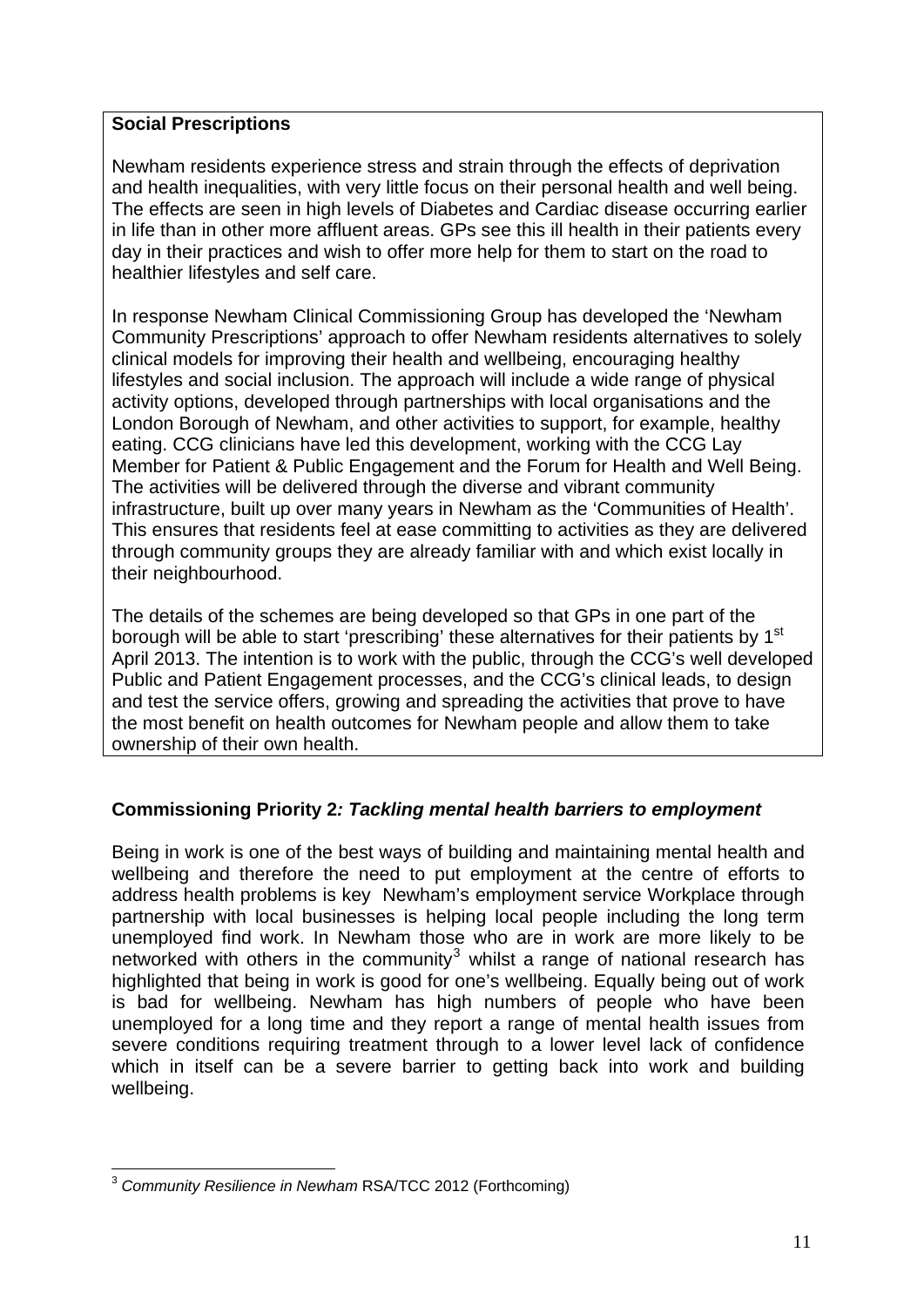<span id="page-11-0"></span>There is support on offer to those who face mental health issues in the borough. However, given the importance of work to wellbeing, and wider personal resilience we need to make sure that this is effectively aligned with our approach to work. There are two priorities. Firstly, we must make sure that we do all we can to keep people in work. Here GPs and other health professionals have an important role in making sure that people with health are not signed off work for longer than is necessary, creating a barrier to re-entering work. As in other parts of our strategy prescribing activity such as exercise which can help boost wellbeing will have a role to play. Secondly we must make sure that support to those who are out of work is focused on helping them towards entering the labour market. For some this will be easier than others. We have recently piloted small scale approaches to doing this through Workplace, the prize will be to make sure that the system as a whole delivers on this objective, with clear evidence-based programmes and pathways to respond to the range of mental health need and help people get into work.

#### **Commissioning Priority 3:** *Long term conditions – cancer, cardiovascular diseases, respiratory diseases and diabetes*

The health problems which have the biggest impact on our communities are long term conditions, which may affect a person and their family for many years. In many cases these have their roots in unhealthy choices made by individuals, although certain groups may be more likely to be at risk of particular conditions. The main causes of death in Newham are cardiovascular disease, cancer and respiratory disease. Key statistics show that:

- Newham has the highest cardiovascular disease (CVD) mortality rate<sup>[4](#page-11-0)</sup> in the Capital.
- Newham has cancer rates that are not significantly worse than elsewhere. However, recently published figures show that Newham has the second worst one-year survival rate for cancer in England<sup>[5](#page-11-0)</sup>. Addressing this is our number one priority in this area. A good example of the work that we are already doing in this area is included as a case study.
- Newham has the  $6<sup>th</sup>$  highest mortality from Chronic Obstructive Pulmonary Disease (COPD*)* in London (a standardised mortality ratio of 139 compared to a London average of 97 $)^6$  $)^6$ ,
- Newham also has one of the highest recorded levels of diabetes in the  $country<sup>7</sup>$  $country<sup>7</sup>$  $country<sup>7</sup>$ .

The evidence is clear that early diagnosis and appropriate treatment of diseases such as cancer or heart disease leads to much better chances of surviving. It is

1

<sup>4</sup> Mortality from all circulatory diseases in persons all ages in London boroughs and England. 2007-2009. Directly age-standardised rates (DSR) per 100,000 population, all ages. National Statistics.

<sup>&</sup>lt;sup>5</sup> One-year survival index (%) for all cancers combined, by calendar year of diagnosis: all adults (aged 15-99) years), Index of cancer survival for Primary Care Trusts in England - patients diagnosed 1996-2009 and followed up to 2010

<sup>&</sup>lt;sup>6</sup> Mortality from COPD, all persons, London boroughs and England. 2007-2009, National Statistics.

 $7$  QOF, 2010/11.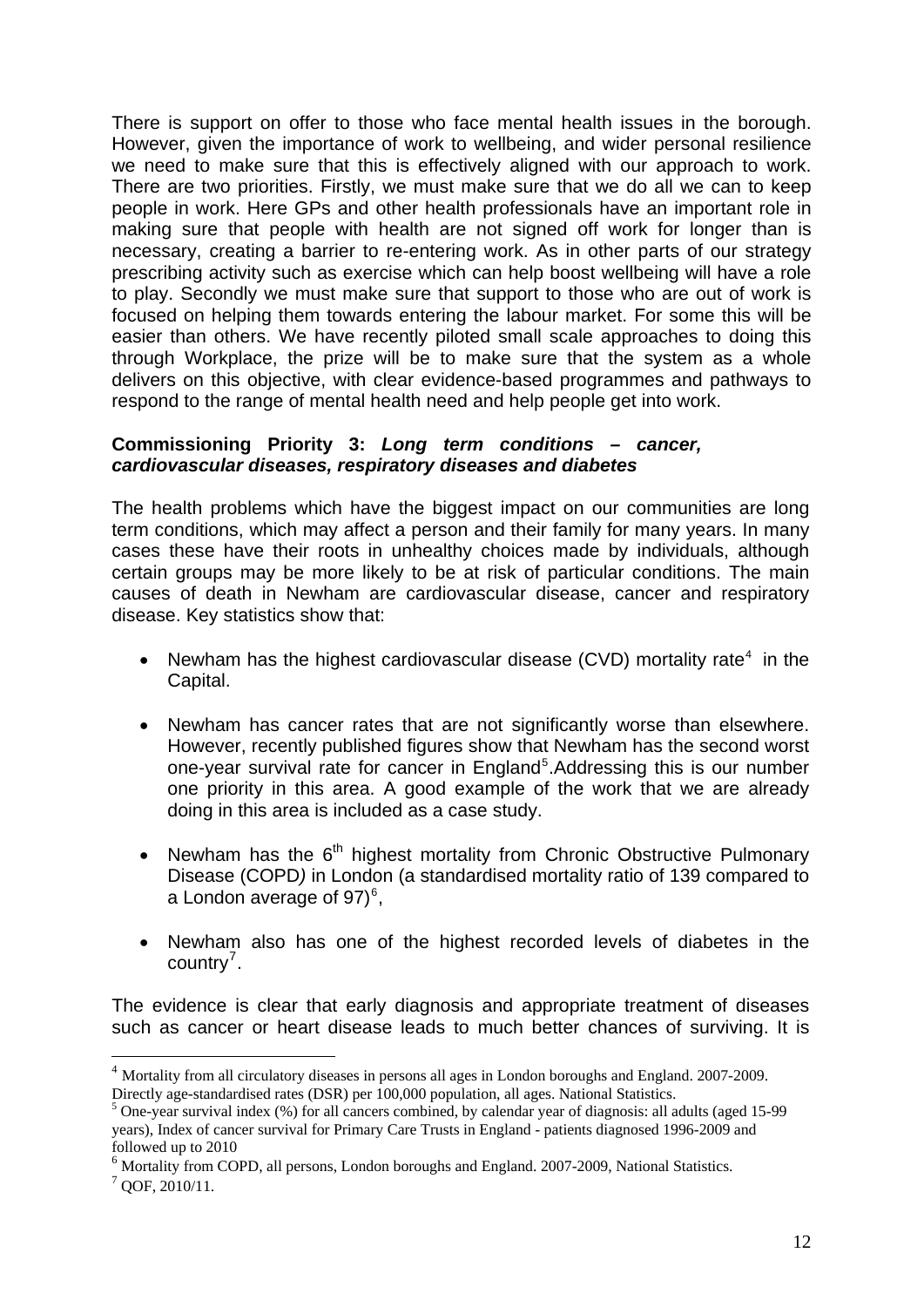important that services are designed so that people can access them and that we remove the barriers that stop people seeking help or that create delays in diagnosis and treatment.

Doing this will help enable residents to recognise what good health looks like, have high expectations for their health and know when and how to seek help. We also know that residents with long term conditions also often face enhanced social care needs. It is important that they receive a joined up response from both health and social care services and that they are incorporated into mainstream prevention work.

The Integrated Care Strategy, a collaboration with Waltham Forest and East London and the City, is designed to support people to wherever possible move out of hospital settings and have more appropriate care in the community. This will be key in our approach to supporting people achieve a better quality of life and provide greater value for money.

All four of these major disease areas will be priorities for partners in Newham over the life of this strategy and we will want to see the approaches and principles we have agreed on put into practice as part of clear and integrated care pathways.

## **Plashet School Breast Cancer Awareness Project**

The aim of the project which was delivered by Community Links with funding from the Newham Public Health Team was to increase early detection of breast cancer amongst Asian girls and their mothers and thereby to save lives.

Traditional methods have not succeeded in reaching this group and the project sought to pilot a different approach. The key objectives campaign were to encourage

Asian girls and women to embed regular self examination as a lifetime habit, to increase awareness of the possible signs and symptoms of breast cancer, to increase confidence to approach a doctor with concerns and to promote the importance of attending breast screening appointments. The project aimed to reach mothers, with these messages, through their daughters.

The project was very successful. By the end:

• 57.7% of girls could name five and more symptoms unprompted compared to 1% at the start

• 29.2% of mums could name five and more symptoms unprompted compared to 1% at the start.

The percentage who were fairly or very confident to notice a change in the breast rose from 32% to 46% for girls and from 46% to 53% for mums

• The percentage who would contact a doctor within two weeks if they found a change in their breast rose from 72% to 80% for girls. The figure stayed stable for women at 85%.

It is approaches like this that we will want to see as part of our Commissioning Plans.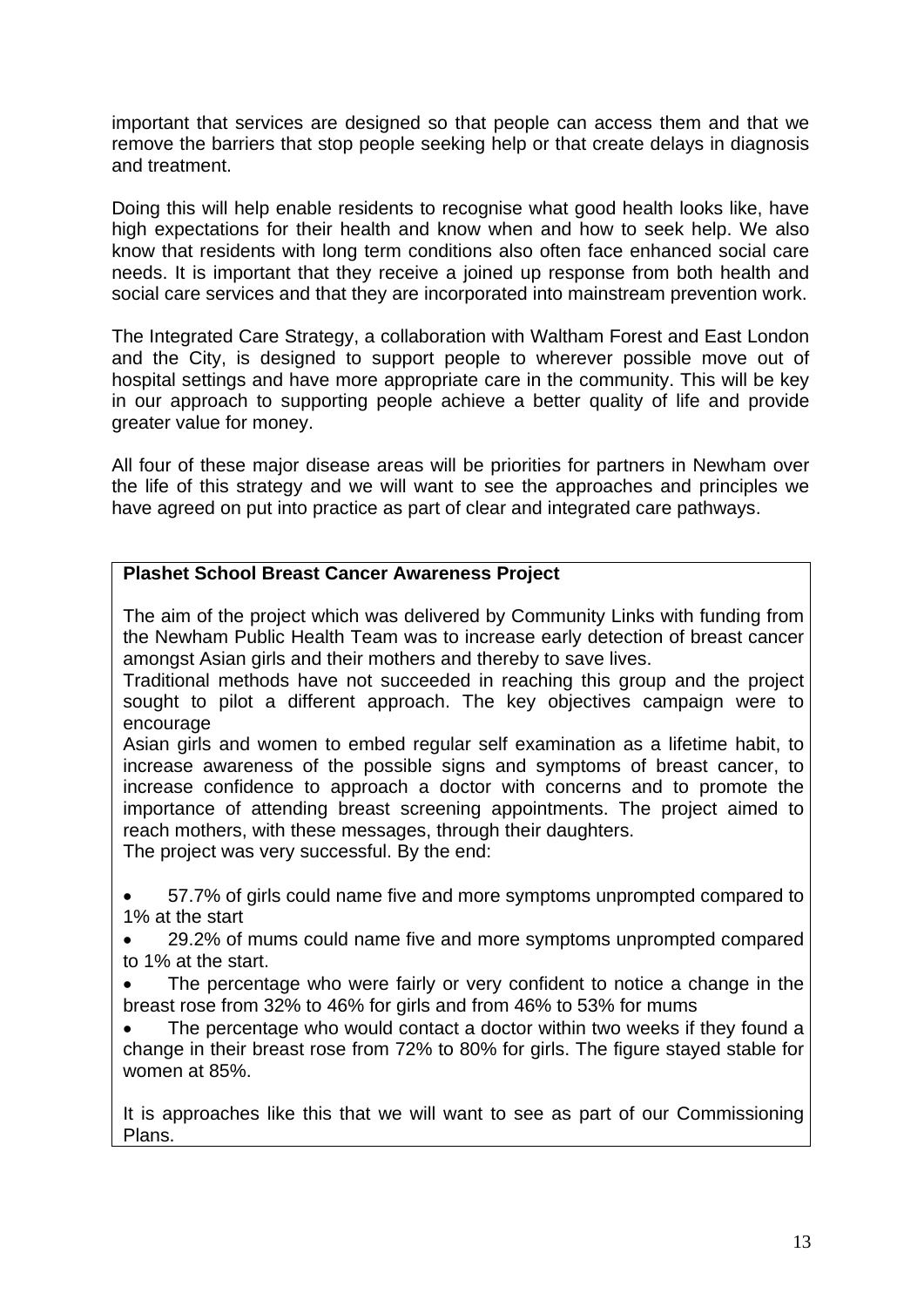## **Commissioning Priority 4:** *Building child health and wellbeing*

Embedding healthy behaviours in young people's lifestyles at an early stage is key to preventing health problems developing later in life. With one of the youngest populations in the country, with a rising birth rate, this is particularly important in Newham. We want to build resilience by supporting children and families to manage their health and well being, promote healthy and active lifestyles and reduce the impact and cost of ill health in later life. In partnership with our local Children's Trust we have identified the following priorities for our commissioning in this area

- *Young people get the best start in life and enjoy active and healthy lifestyles.*  This is a key part of our resilience agenda and there is lots of excellent work already taking place in children's centres. As public health functions are transferred to local authorities, we want to refocus health visiting and school nursing services to better target and support families and work more closely with council services and GP practices to advise and support families on safe, active and healthy lifestyles, and promote child development. Through partnership work with school and children's centres, it will be important to ensure children and families who are new to the borough are registered with a GP. We also want to do more to support vulnerable children and families and are looking at expanding successful children's centre interventions and preventative work such as additional speech and language therapy, family therapy, nutrition and active lifestyles advice to older age ranges.
- *All children and young people to enjoy emotional well being and good mental health.* Emotional well being and good mental health are important to function well as a family, build personal capacity, develop sound peer relationships and community resilience and achieve in education and employment. We want to ensure those who do need targeted and specialist help are identified early, access high quality therapeutic services and are supported to recover or manage their mental health and engage positively within the community. As part of this it is important that Child and Adolescent Mental Health Services (CAMHS) work closely with universal services, LBN early intervention teams and social care services to have a strong, cohesive local offer with clear pathways for help and support.
- *Children and young people with complex needs make progress within the local community and enjoy fulfilling, independent lives as they transition to adulthood.* Within children's social care we work closely with education and health partners and improve integrated planning for these children and young people. We want to improve our local offer and how we work together to assess and plan support for those with complex and ongoing needs to improve outcomes for these young people, embed a model of independence and self management to ensure there is a smooth transition to adult services and reduce the reliance on expensive out of borough placements and higher cost services.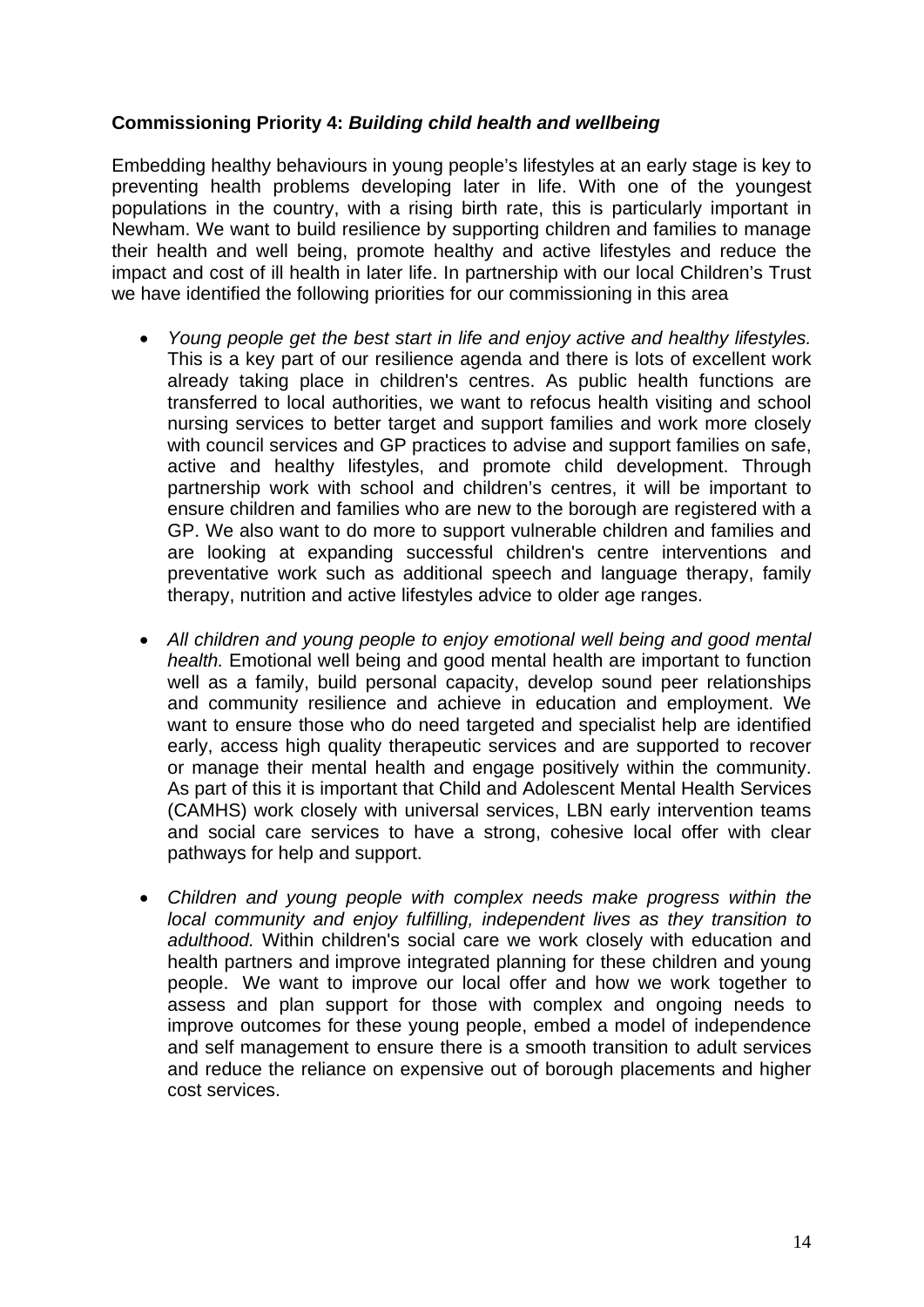# **Our next steps**

The actions in the Year One Implementation Plan agreed alongside the strategy will be the priority actions in 2014/15.

The Health & Wellbeing Board will review progress against these objectives at the end of the financial year.